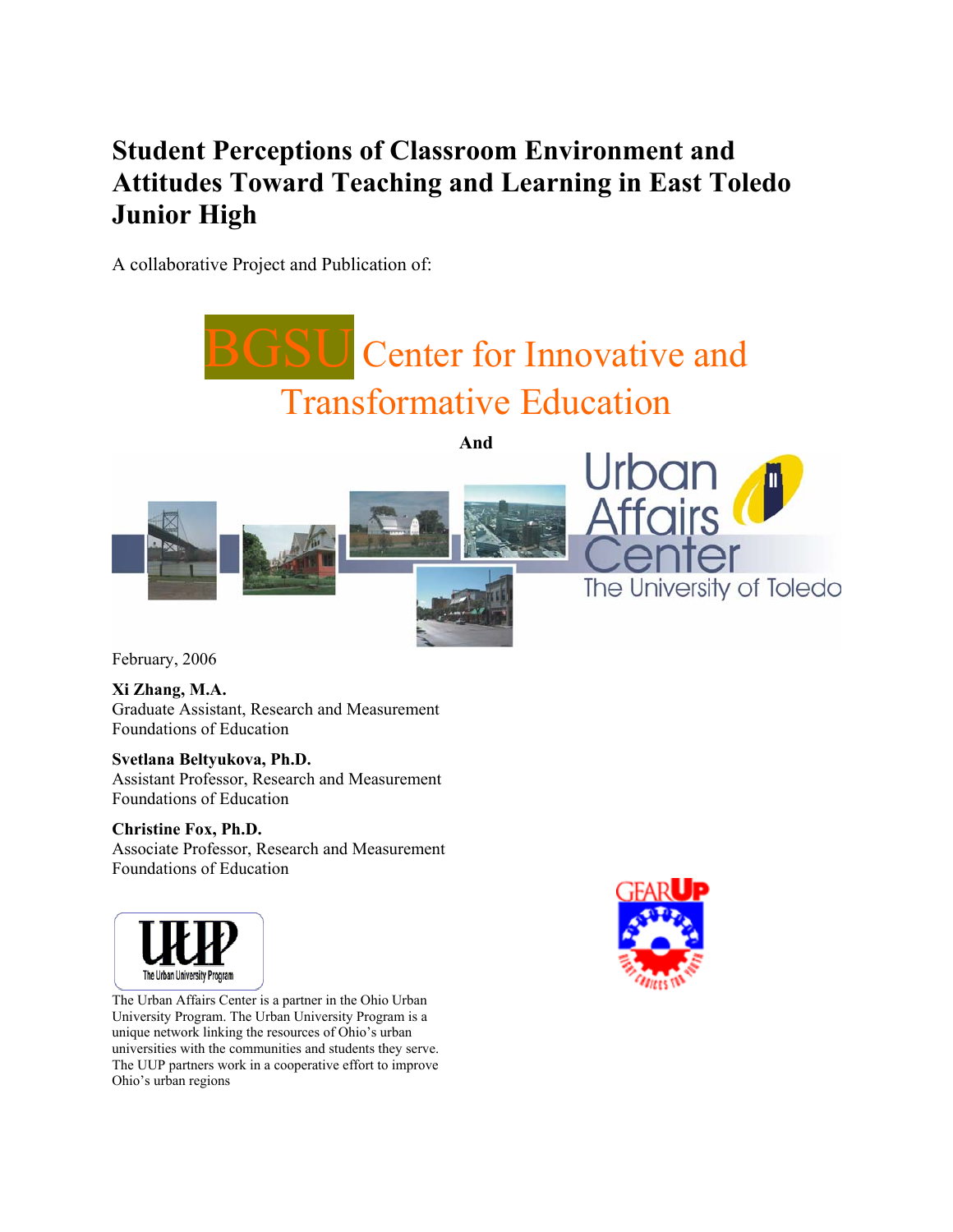**The University of Toledo Urban Affairs Center 2801 W. Bancroft St. Toledo, Ohio 43606 419**x**530**x**3591 E-Mail: uac@utoledo.edu** 

**This publication is available for download at the Urban Affairs Center website: HTTP://uac.utoledo.edu**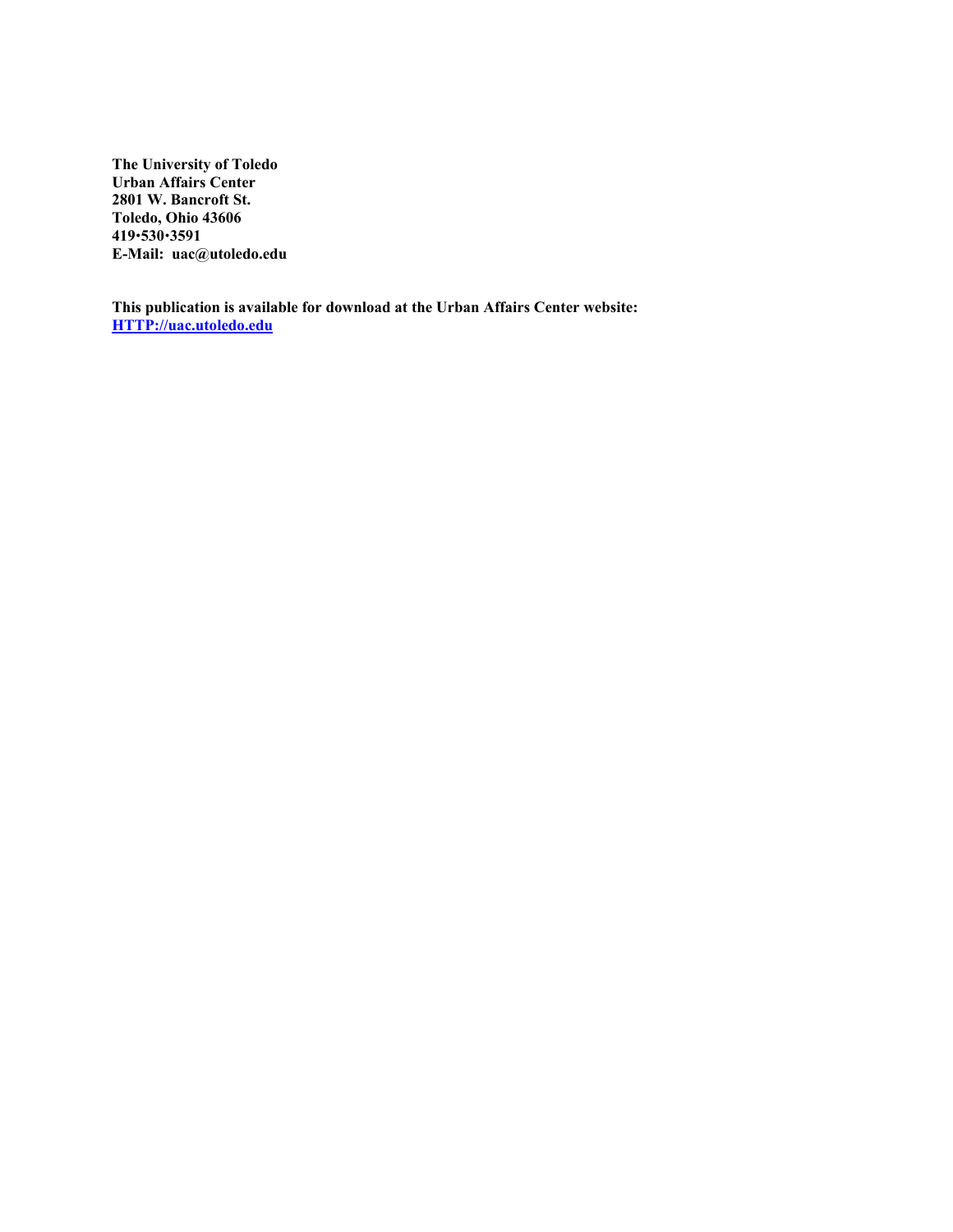## **Table of Contents**

| <b>Executive Summary</b>  | $\overline{2}$ |
|---------------------------|----------------|
| Introduction              | $\overline{3}$ |
| <b>Research Questions</b> | $\overline{4}$ |
| Methodology               | $\overline{4}$ |
| Surveys                   | $\overline{4}$ |
| Sample                    | 5              |
| Data Analysis             | 5              |
| Findings                  | 6              |
| Conclusion                | 12             |
| References                | 13             |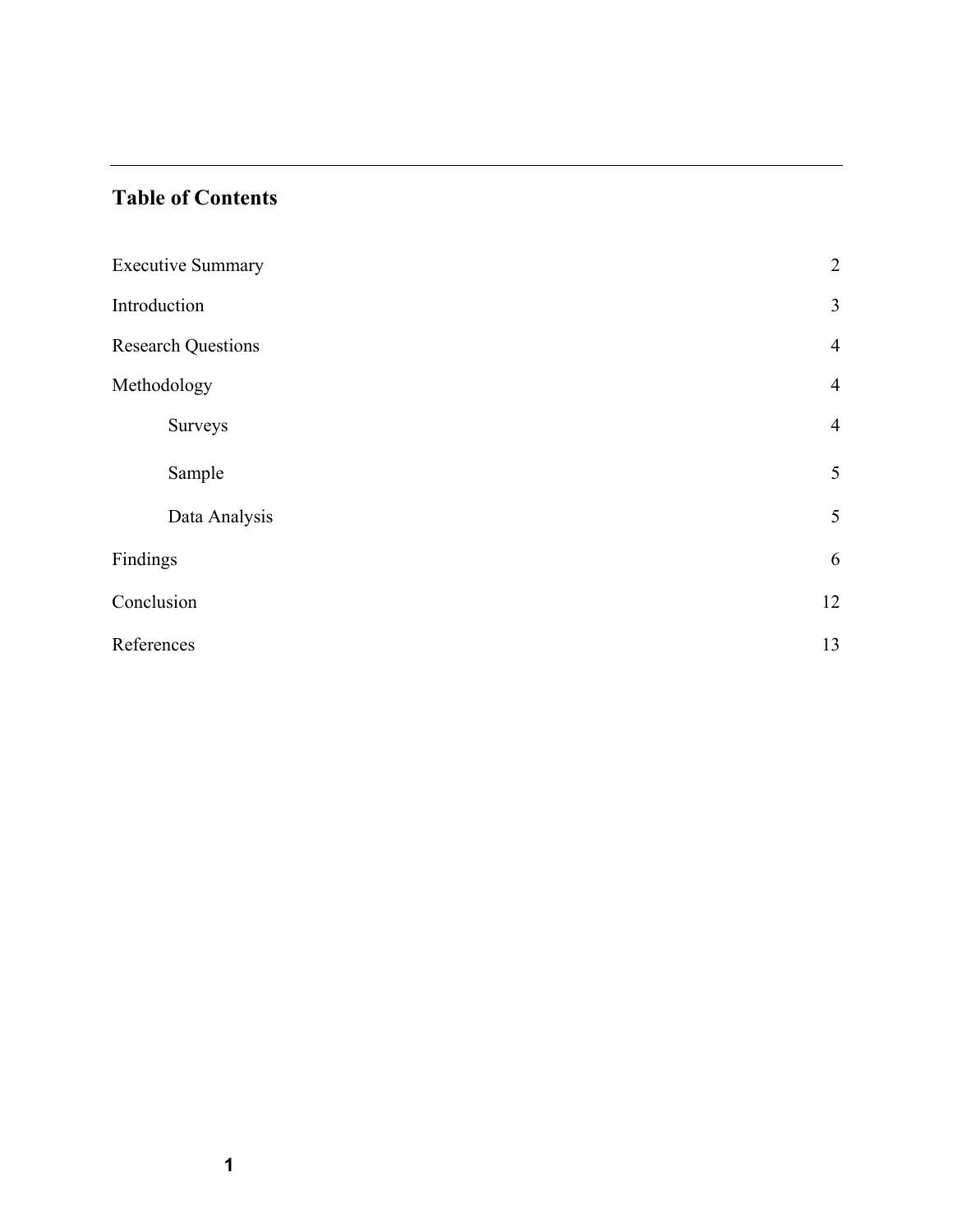# **Executive Summary**

Gaining Early Awareness and Readiness for Undergraduate Programs (GEAR-UP) is designed to help more low-income students to receive postsecondary education. GEAR UP focuses on an entire cohort of students beginning no later than the  $7<sup>th</sup>$  grade and follows the cohort through high school. GEAR UP grantees in the Midwest Educational Reform Consortium (MERC) and the MERC partner at Bowling Green State University have focused on school reform efforts at East Toledo Junior High (ETJH).

As part of the evaluation of the federal GEAR UP grant project, this study assesses the success of school reform efforts in ETJH by evaluating changes of student perceptions of classroom environment and their attitudes toward teaching and learning. The study focused on two cohorts of students:  $7<sup>th</sup>$  graders (Cohort I) and  $8<sup>th</sup>$  graders (Cohort II) in the academic year 2002-2003 and both cohorts of students were followed through the academic year 2003-2004 when they were  $8<sup>th</sup>$  graders and  $9<sup>th</sup>$  graders, respectively. Their responses to the survey of classroom from the academic year 2002-2003 to the academic year 2003-2004.environment served as the basis of assessment. Five research questions were targeted: 1) Is there change in ETJH students' level of comfort with regard to the process of learning and teaching? 2) Do more students at ETJH perceive that their teachers have high expectations for their success compared to their perceptions of teacher expectations in the previous year? 3) Do more students feel safer in their classrooms and the school as compared to the previous year? 4) Is there change in ETJH students' perceptions of student-teacher relationships? Does this change show a trend toward a more positive teacher and student relationship? 5) Is there change in ETJH students' attitudes toward their school and teachers? Did the attitudes become more positive?

The survey of classroom environment was developed consisting of two parts: Part A tapping into the teaching strategies and Part B focusing on student attitudes toward learning and school climate. As a result, 113 students in Cohort I completed the survey as  $7<sup>th</sup>$  graders in 2002-2003 and then as  $8<sup>th</sup>$  graders in 2003-2004. In Cohort II, 167 students who completed the survey at  $8<sup>th</sup>$ grade in 2003-2004 and then again as  $9<sup>th</sup>$  graders in 2003-2004. A principal component factor analysis was used to group original survey questions into five conceptual themes. In each cohort, students' responses in two academic years, namely 2002-2003 and 2003-2004, were compared. A series of chi-square goodness of fit tests were conducted to obtain evidences of significant perception changes. Out of 28 items in the questionnaire, Cohort I students revealed significant changes on 11 items and only 4 for Cohort II students.

Two cohorts' of responses to the Survey of Classroom Environment revealed that Students at Junior High level had the greatest number of significant changes in the area of teaching and learning. The majority of the students responded positively that they were encouraged to ask questions, went through lessons at a good speed, received higher expectations from their teachers, and what they learned were connected to what they needed to know. Significantly less students in the cohort reported that they felt challenged to grow in the learning.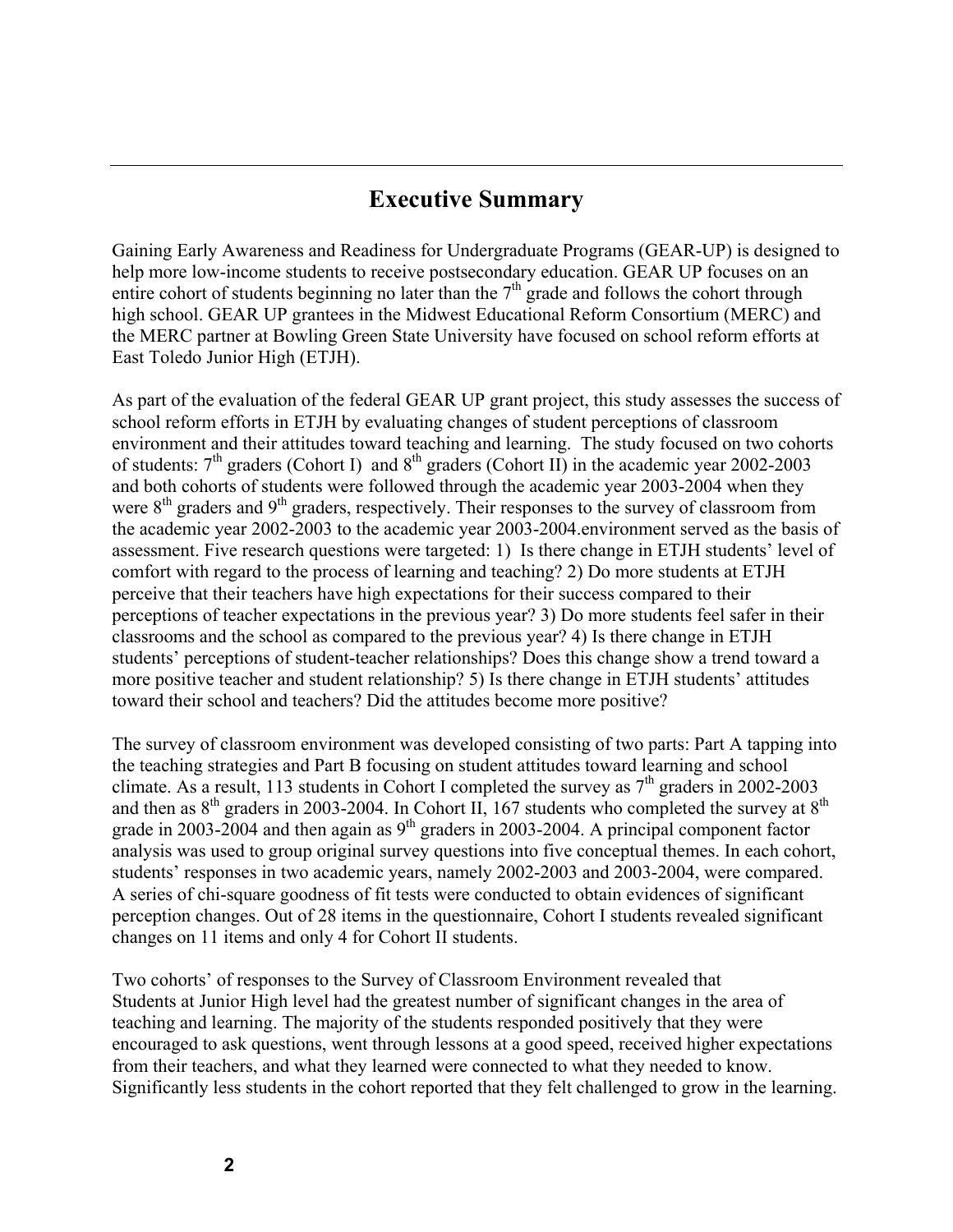No evidence showed that similar changes occurred to the high school students except the feedback they received from their teachers.

Similarly, significantly more students at the Junior High level felt safer from being hurt by teachers' words whereas no such changes reported by the High School students, who also did not show any changes regarding their perceptions of student-teacher relationship. Instead, more Junior High students agreed that they were treated fairly by their teachers when they broke rules. In addition, more students in both cohorts responded positively to doing work that makes them think.

In both cohorts, significantly fewer students agreed that the school wouldn't help them fulfill their dreams whild a huge increase of the number of students who disagreed with the statement. Also, in both cohorts, there was a significant increase of students who became not sure about their teachers' beliefs in their success in college. However, more Junior High students agreed that their teachers think they would graduate from high school.

The findings and conclusions imply that more teacher and students communication is needed with the regard to teacher expectations of student success. An improved communication might be part of the structural changes taking place to retain students throughout the high school years. Additionally, given the fact of some social problems included boredom, feeling comfortable asking for help with a personal problem, and the perception that other students' disrupt classes remained the same, clusters may develop strategies for addressing these issues not only to students, but to parents as well.

## **Introduction**

Gaining Early Awareness and Readiness for Undergraduate Programs (GEAR-UP) is a federally funded program designed to "increase the number of low-income students who are prepared to enter and succeed in postsecondary education. GEAR UP provides five-year grants to states and partnerships to provide services at high-poverty middle and high schools. GEAR UP grantees serve an entire cohort of students beginning no later than the seventh grade and follow the cohort through high school. GEAR UP funds are also used to provide college scholarships to lowincome students" (U.S. Department of Education, 2004).

The GEAR-UP grant awarded to The Midwest Educational Reform Consortium (MERC), and specifically, the MERC partner at Bowling Green State University, has focused on school reform efforts at East Toledo Junior High (ETJH). These school reform efforts combine school restructuring (teaming and looping), teacher professional development, student support, and community engagement. The goal of these school restructuring components is to achieve small learning communities by developing interdisciplinary teaching teams, common planning time, and continuity in teacher-student relationships.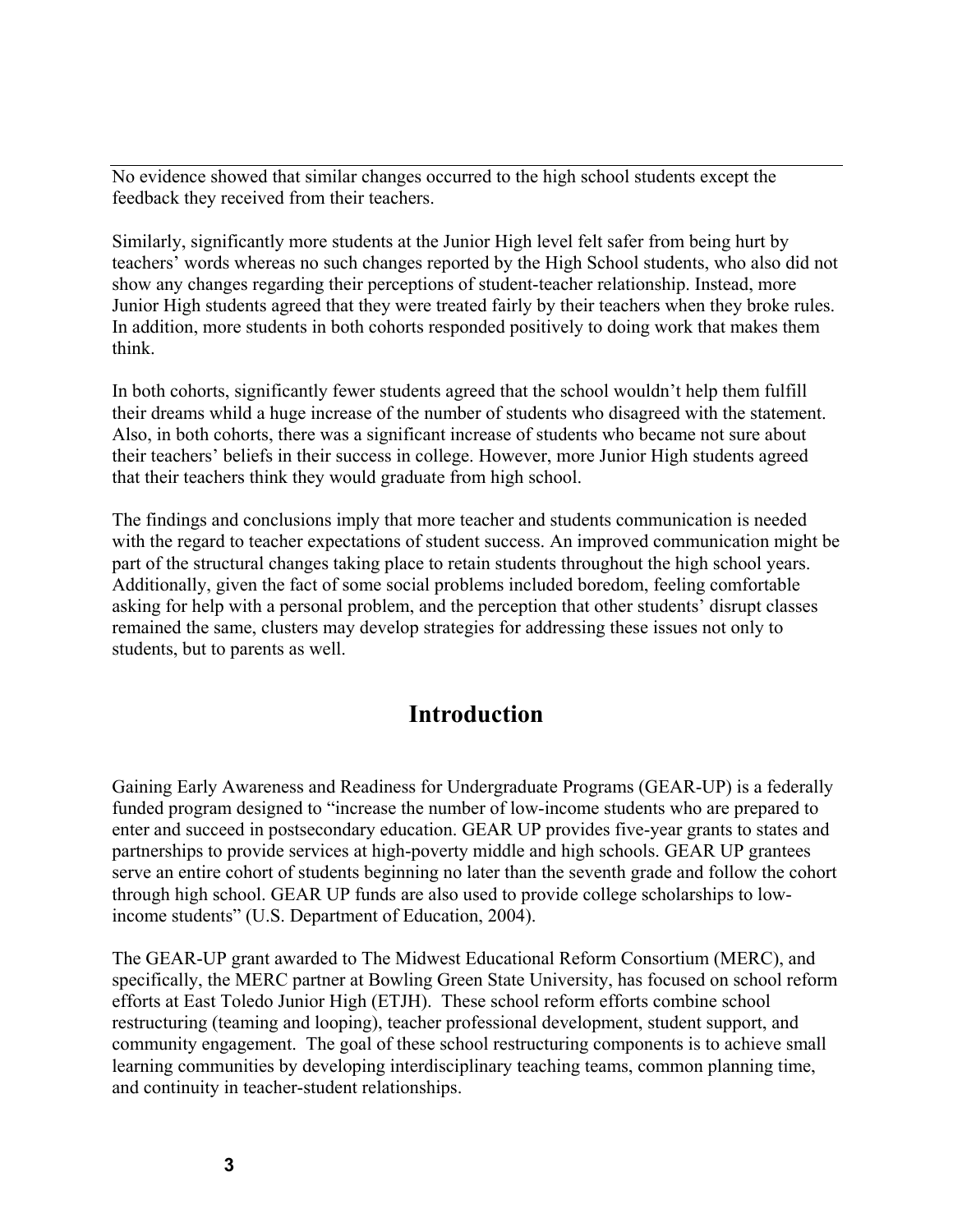Evaluation of the success of these school reform efforts is multi-faceted. If successful, school restructuring should result in increased school achievement, decreased school discipline issues, and foster more positive attitudes towards teaching and learning. Furthermore, the focus on small learning communities should ultimately make students feel safer and more comfortable in their classrooms.

As part of the evaluation of the federal GEAR-UP grant project, evaluators routinely survey teachers and students at East Toledo Junior High. The survey of classroom environment in particular was developed during the third year of the grant in response to the need to obtain more information about the implementation of the extensive professional development program at GEAR-UP schools. This survey asks students about classroom environment and their attitudes toward teaching and learning. The purpose of this study was to assess changes in ETJH student perceptions as measured by the survey of classroom environment from the academic year 2002- 2003 to the academic year 2003-2004 that could in part be attributable to the school reform efforts.

# **Research Questions**

Question 1. Is there change in ETJH students' level of comfort with regard to the process of learning and teaching?

Question 2. Do more students at ETJH perceive that their teachers have high expectations for their success compared to their perceptions of teacher expectations in the previous year?

Question 3. Do more students feel safer in their classrooms and the school as compared to the previous year?

Question 4. Is there change in ETJH students' perceptions of student-teacher relationships? Does this change show a trend toward a more positive teacher and student relationship?

Question 5. Is there change in ETJH students' attitudes toward their school and teachers? Did the attitudes become more positive?

# **Methodology**

#### *Surveys*

The classroom environment survey was developed together with the GEAR-UP evaluation team from Western Michigan University (WMU). Approximately 30 teachers from WMU and 10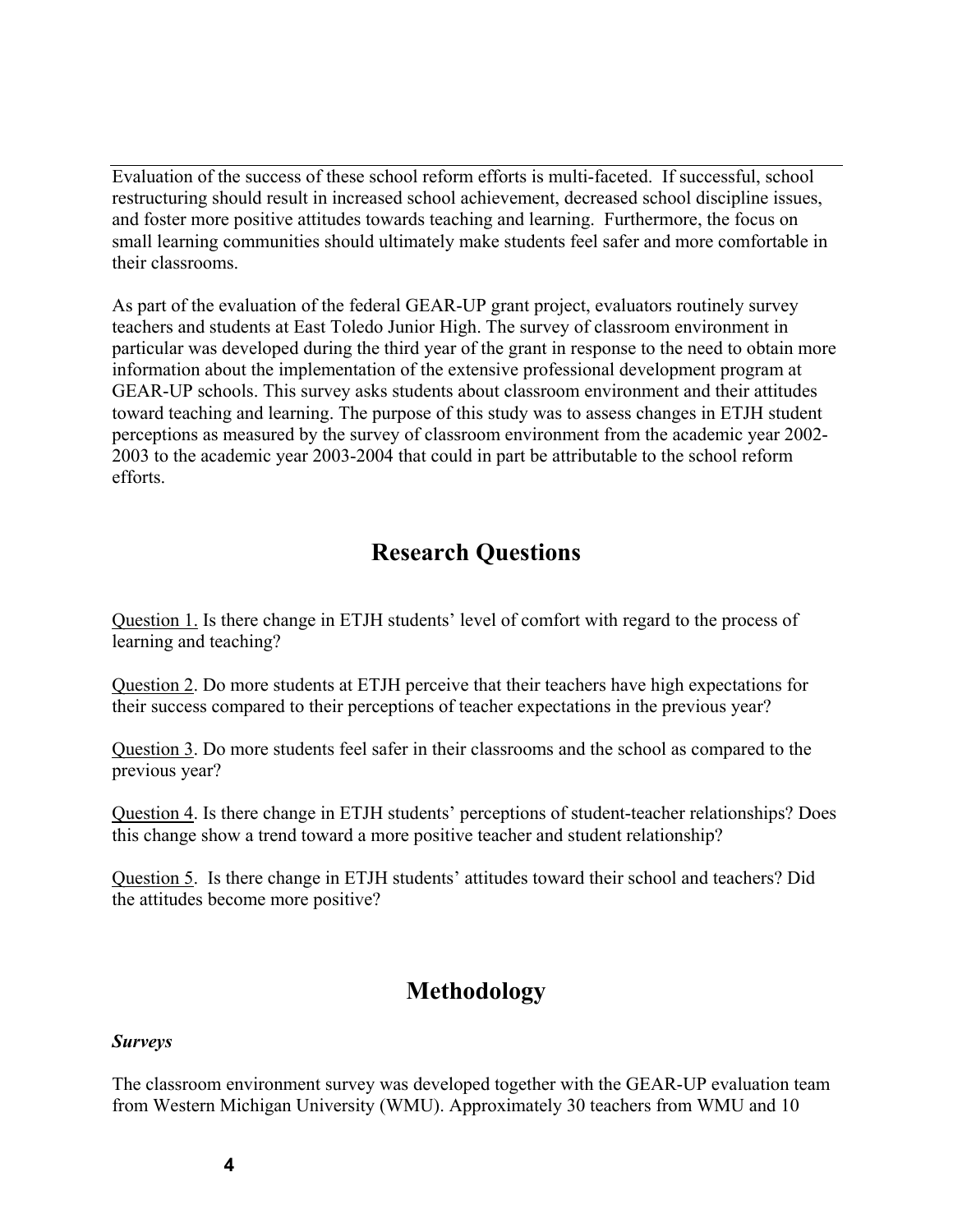teachers from ETJH provided feedback on the face validity of the instrument, including the content appropriateness of the questions, clarity of the questions and meaning of the response categories of the scale.

The Student Survey of Classroom Environment consists of two parts. Part A questions tap into the teaching strategies. Students are asked to rate each teaching strategy for the frequency of its use by the teacher in a classroom on a scale from 1 to 5, where 1=*never*, 2=*rarely* (defined as 1 or 2 out of 10 times that a class meets), 3=*sometimes* (defined as less than half the times the class meets), 4= *often* (defined as more than half the times the class meets) and 5=*almost always* (defined as almost every class). Part B focuses on student attitudes toward learning and school climate. Students are asked to indicate the degree of their agreement with each statement on a scale from 1 to 5 (1=*strongly disagree*, 2=*disagree*, 3=*uncertain*, 4=*agree*, 5=*strongly agree*).

#### *Sample*

The sample analyzed for this report consisted of two cohorts of students at East Toledo Junior High. Each cohort was matched on its survey responses for the 2002-2003 and 2003-2004 academic years. As a result, cohort I was represented by 113 students who completed the survey as  $7<sup>th</sup>$  graders in 2002-2003 and then again as  $8<sup>th</sup>$  graders in 2003-2004. Cohort II included 167 students who completed the survey as  $8<sup>th</sup>$  graders in 2002-2003 and then again as  $9<sup>th</sup>$  graders in 2003-2004.

### *Data Analysis*

In order to better understand the patterns of survey responses, a principal component factor analysis was used to identify conceptual themes into which the original survey questions could be grouped. This analysis yielded a 5-factor solution (discussed in detail in the Results) that was used to organize the discussion of the other findings of the survey data analysis by the theme underlying each factor.

These other findings were obtained by conducting a series of chi- square goodness of fit tests. The chi-square goodness of fit tests were performed for each cohort to assess change in distributions of student perceptions across the two years at the level of each item. Number of students selecting each response category in 2002-2003 was treated as the observed frequency. Number of students selecting each response category in 2003-2004 was treated as the expected frequency. Response categories with residuals larger than two (i.e., at the 95% confidence level) were viewed as evidence of significant change in perception distribution for that category. Items that exhibited significant distributional change are included in Tables 2-11. Each table contains items representing each of the five factors described earlier.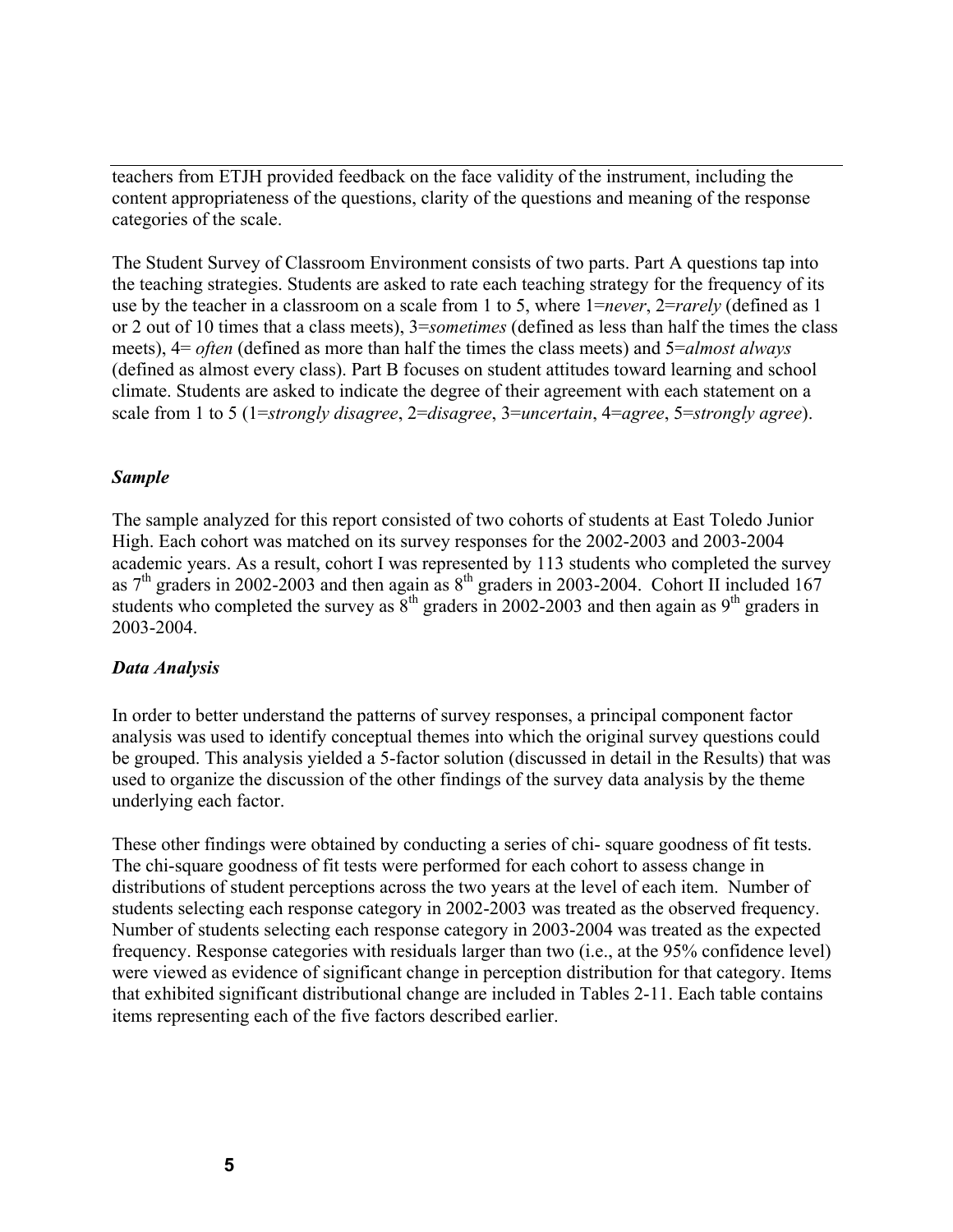# **Findings**

#### *Principal components analysis*

Based on the responses of the two cohorts combined, the principal components analysis of the survey data yielded a 5-factor solution that explained 46.18% of the total variance given a low person to variables ratio in the data set (Osborne, Jason W. & Anna B. Costello, 2004). Closer examination of the content of each factor revealed distinctive themes. Each factor structure and factor loadings are presented in Table 1.

#### **Table 1. Items and Factors Loadings for a Five-Factor Model of Student Perceptions of Classroom Environment and Attitudes Toward Teaching and Learning inventory (N=560)**

|                                                                                                             |              |                | <b>Factor Loadings</b> |                |                |               |
|-------------------------------------------------------------------------------------------------------------|--------------|----------------|------------------------|----------------|----------------|---------------|
| Items                                                                                                       | $\mathbf{1}$ | $\overline{2}$ | 3                      | $\overline{A}$ | $\overline{5}$ | Communalities |
| 06. Students are encouraged to ask questions                                                                | .66          | $-.01$         | $-0.00$                | .19            | .04            | .48           |
| 04. Students are encouraged to give ideas in class.                                                         | .65          | $-.09$         | $-.07$                 | .37            | .04            | .58           |
| 05. Students are encouraged to express opinions.                                                            | .63          | $-12$          | $-.05$                 | .43            | $-.02$         | .59           |
| 07. We go through lessons a good speed.                                                                     | .50          | .07            | .26                    | .19            | .09            | .36           |
| 03. My teachers give me feedback.                                                                           | .49          | .11            | .17                    | $-.04$         | .13            | .30           |
| 22. My teachers have high expectations of me.                                                               | .48          | .30            | .13                    | .08            | .28            | .42           |
| 08.I feel challenged to grow in my learning.                                                                | .48          | .17            | $-.02$                 | $-.02$         | .18            | .29           |
| 02.I understand my teachers' expectations of me.<br>01.I understand what is being taught in class most of   | .48          | .26            | .32                    | .10            | $-0.07$        | .41           |
| time.<br>11. We review material that has already been                                                       | .48          | .13            | .39                    | $-.04$         | $-10^{-}$      | .41           |
| covered.<br>13.I feel comfortable asking for help when I don't                                              | .44          | .15            | .05                    | $-.14$         | $-14$          | .26           |
| understand.<br>23. My teachers connect what I learn with what I                                             | .43          | .23            | .21                    | .10            | .15            | .31           |
| need to know.                                                                                               | .39          | .35            | .21                    | .18            | .23            | .40           |
| 25. My teachers think that I would succeed in<br>college.                                                   | .22          | .83            | .10                    | .07            | $.02\,$        | .75           |
| 26. My teachers think that I would succeed in life.<br>24. My teachers think that I will graduate from high | .23          | .79            | .137                   | .02            | .14            | .72           |
| school.                                                                                                     | .27          | .68            | .27                    | .10            | .09            | .62           |
| 27. Even if I am successful in school, it won't help<br>me fulfill my dream.                                | $-.11$       | .52            | $-19$                  | .12            | $-07$          | .34           |
|                                                                                                             |              |                |                        |                |                |               |
| 20.I feel safe from being hurt by students' words.                                                          | .07          | $-.01$         | .76                    | .01            | $.02\,$        | .58           |
| 19.I feel safe from being hurt by teachers' words.                                                          | .08          | .16            | .72                    | .23            | $-10$          | .61           |
| 21.I feel physically safe in school.                                                                        | .13          | .04            | .56                    | .23            | .15            | .41           |
| 16. My teachers blame students when they don't                                                              |              |                |                        |                |                |               |
| understand.                                                                                                 | $-.02$       | $-.04$         | $-.07$                 | $-.70$         | .17            | .53           |
| 12. My teachers treat all students respectfully.                                                            |              |                |                        |                |                |               |
| 17. My teachers are fair to all students when they                                                          | .18          | .22            | .27                    | .66            | .27            | .67           |
| break rules.                                                                                                | .13          | .19            | .30                    | .53            | .27            | .50           |
| 15. My teachers help students when they do not                                                              |              |                |                        |                |                |               |
| understand.                                                                                                 | .46          | .14            | .15                    | .46            | .09            | .47           |
| 18. Students rarely disrupt class.                                                                          |              |                |                        |                |                |               |
| 09.I am rarely bored in school.                                                                             | $-.19$       | $-.09$         | $-.04$                 | $-.03$         | .65            | .47           |
| 10.I am interested in school.                                                                               | .07          | .14            | $-13$                  | .18            | .57            | .39           |
| 14.I feel comfortable asking for help when I have a                                                         | .17          | .18            | .03                    | .30            | .51            | .41           |
| personal problem.                                                                                           | .31          | .10            | .08                    | $-.07$         | .48            | .35           |
| 28. My teachers make sure that the work I do really                                                         |              |                |                        |                |                |               |
| makes me think.                                                                                             | .10          | $-.13$         | .27                    | $-17$          | .45            | .33           |
| Eigenvalues                                                                                                 | 6.48         | 1.85           | 1.67                   | 1.57           | 1.36           |               |
| % variance explained                                                                                        | 23.15        | 6.62           | 5.95                   | 5.60           | 4.87           |               |
| 6                                                                                                           |              |                |                        |                |                |               |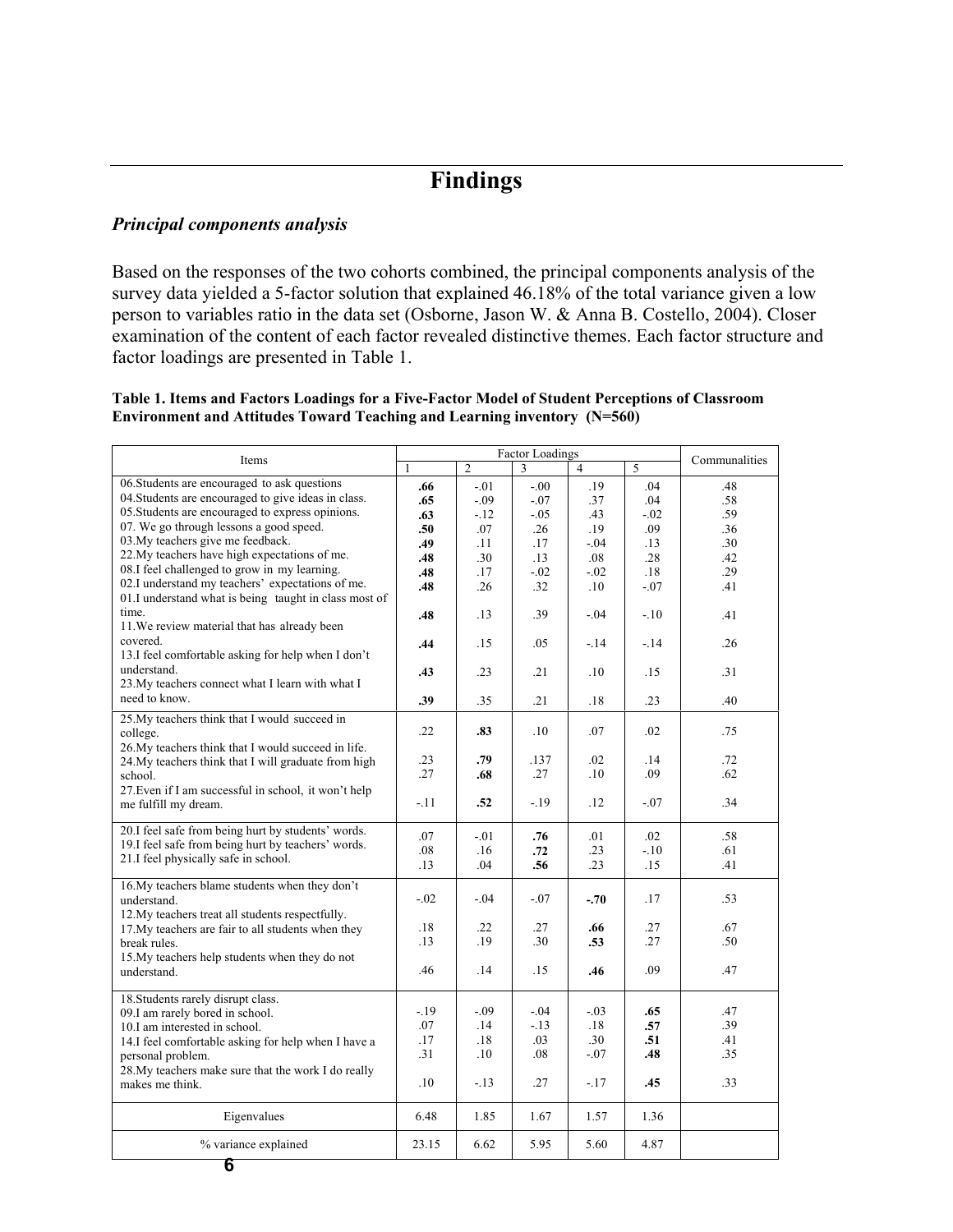As seen in Table 1, Factor 1 is comprised of the items that seem to assess student perceptions of learning and teaching at ETJH. Examples of the survey items that loaded high on this factor include "Students are encouraged to express opinions," "We go through lessons at a good speed," and "My teachers give me feedback." Factor 2 is comprised of the items that seem to evaluate student perceptions of their teacher expectations of them. Examples of the survey items that loaded high on this factor include "My teachers think that I would succeed in college," "My teachers think that I would succeed in life," and "My teachers think that I will graduate from high school." Factor 3 appears to include items related to classroom and school safety. Examples of the survey items that loaded high on this factor include "I feel safe from being hurt by students' words," "I feel safe from being hurt by teachers' words," and "I feel physically safe in school." Factor 4 is comprised of the items that share a common theme of the teacher-student relationship. Examples of the survey items that loaded high on this factor include "My teachers treat all students respectfully" and "My teachers are fair to all students when they break rules." Finally, Factor 5 is defined by the items that reflect student attitude toward school and their teachers. Examples of the survey items that loaded high on this factor include "I am rarely bored in school" and "I am interested in school." The themes of these five factors helped shape the research questions the discussion of which follows next.

### *Change in ETJH Students' Level of Comfort With Regard to the Process of Learning and Teaching*

The results of the chi-square tests revealed that Cohort I showed more perceptual change on Factor 1 items (see Table 2) when compared to Cohort II (see Table 3). Significantly more students in Cohort I reported agreement and significantly less students disagreed on the items related to teachers encouraging them to ask questions, going through lessons at a good speed, their belief that teachers have high expectations of them, and teachers' effort in connecting what they learn with what they need to know. However, there was a significant drop in the percentage of students who said they felt challenged to grow in their learning. In addition, significantly more students expressed uncertainty about this question. Cohort II Students data revealed that there was a significant increase by 8% in the number of students who disagreed that their teachers gave them feedback often.

### *ETJH Student Perceptions of Their Teachers Expectations of Their Success*

With regard to teacher expectations, the chi-square analysis revealed more changes for Cohort I than for Cohort II on the items of Factor 2 (see Tables 4 and 5). As far as teachers' belief in their students' success in college is concerned, fewer students in Cohort I tended to respond with disagreement. However, the percentage of students who agreed significantly dropped. Instead, more students reported their uncertainty about whether their teachers belief in their success in college. On the other hand, the number of students who agreed that their teachers think they would graduate from high school significantly increased. Though more students reported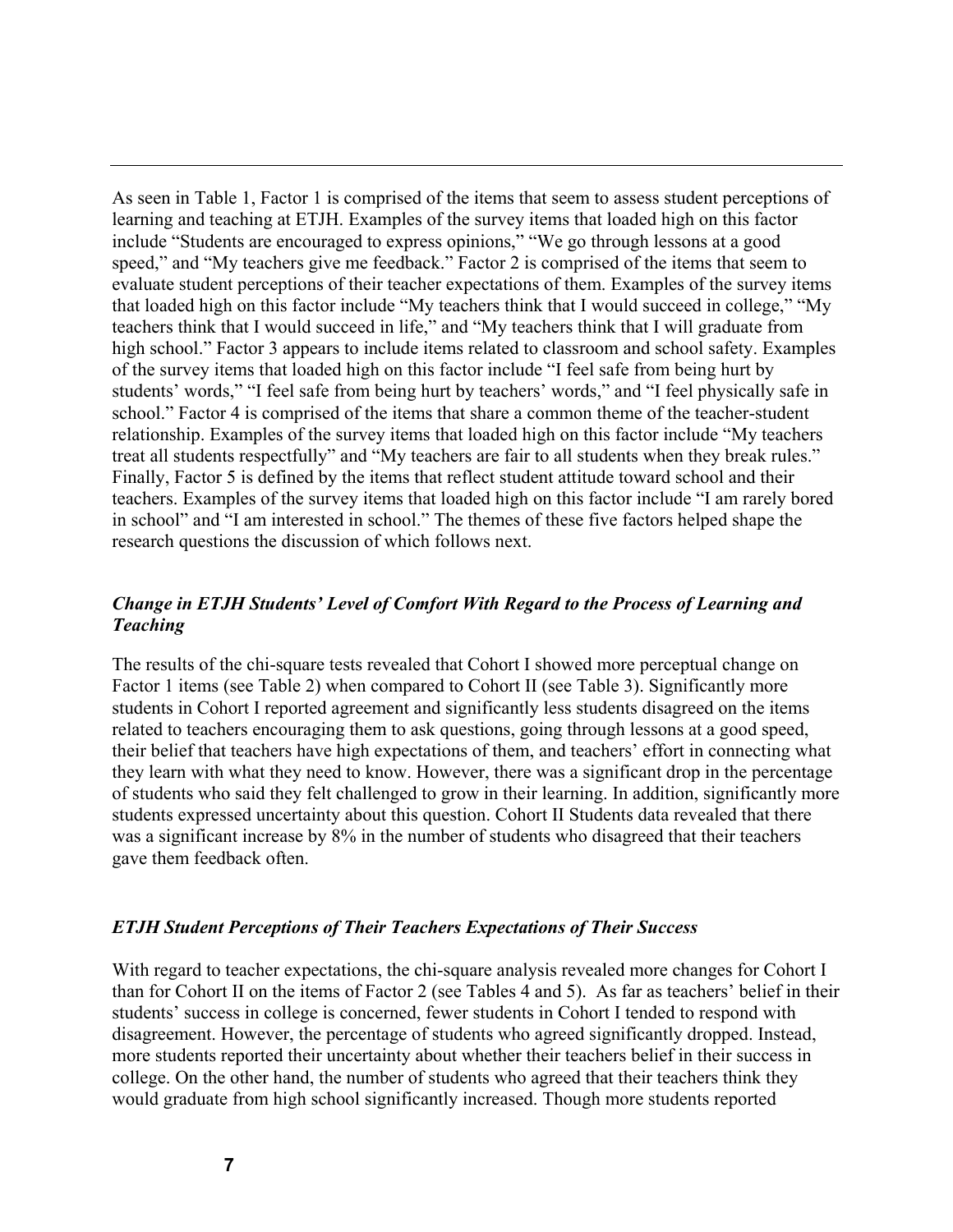uncertainty on this question, the number of students who disagreed significantly dropped. With regard to the statement that being successful won't be helpful with fulfilling students' dreams, significantly fewer students agreed that the school wouldn't help them fulfill their dreams while a huge increase of the number of students who disagreed with the statement.

|                                                               | 2002-2003/2003-2004 |          |       |  |
|---------------------------------------------------------------|---------------------|----------|-------|--|
| Factor 1                                                      | Disagree            | Not Sure | Agree |  |
| Students are encouraged to ask questions.                     | 23/9                | 23/25    | 54/66 |  |
| Students are encouraged to give ideas in class.               | 24/19               | 28/33    | 48/48 |  |
| Students are encouraged to express opinions.                  | 24/27               | 23/28    | 53/45 |  |
| We go through lessons at a good speed.                        | 27/16               | 15/13    | 58/71 |  |
| My teachers give me feedback.                                 | 22/20               | 42/43    | 36/37 |  |
| My teachers have high expectations of me.                     | 23/11               | 32/28    | 45/61 |  |
| I feel challenged to grow in my learning.                     | 29/28               | 21/32    | 50/40 |  |
| I understand my teachers' expectations of me.                 | 15/12               | 24/26    | 61/62 |  |
| I understand what is being taught in class most of time.      | 9/9                 | 13/18    | 78/73 |  |
| We review material that has already been covered.             | 15/10               | 21/26    | 64/64 |  |
| I feel comfortable asking for help when I don't understand.   | 22/18               | 14/17    | 64/65 |  |
| Teachers connect what I learn with what I need to know. 28/13 |                     | 26/30    | 46/57 |  |

 $\mathcal{L}_\mathcal{L} = \{ \mathcal{L}_\mathcal{L} = \{ \mathcal{L}_\mathcal{L} = \{ \mathcal{L}_\mathcal{L} = \{ \mathcal{L}_\mathcal{L} = \{ \mathcal{L}_\mathcal{L} = \{ \mathcal{L}_\mathcal{L} = \{ \mathcal{L}_\mathcal{L} = \{ \mathcal{L}_\mathcal{L} = \{ \mathcal{L}_\mathcal{L} = \{ \mathcal{L}_\mathcal{L} = \{ \mathcal{L}_\mathcal{L} = \{ \mathcal{L}_\mathcal{L} = \{ \mathcal{L}_\mathcal{L} = \{ \mathcal{L}_\mathcal{$ 

Table 2. Change in ETJH **student perceptions of learning and teaching** (Factor 1) (based on the matched sample of **Cohort I**;  $n=113$ )

Note. Data in the table are percentages. Highlighted item(s) indicate significant perceptions change.

Table 3. Change in ETJH **Student Perceptions of learning and teaching** (Factor 1) (based on the matched sample of **Cohort II**;  $n=167$ )

|                                                                  |          | 2002-2003/2003-2004 |       |
|------------------------------------------------------------------|----------|---------------------|-------|
| Factor 1                                                         | Disagree | Not Sure            | Agree |
| Students are encouraged to ask questions.                        | 11/9     | 17/15               | 72/76 |
| Students are encouraged to give ideas in class.                  | 18/19    | 22/22               | 60/59 |
| Students are encouraged to express opinions.                     | 18/18    | 22/25               | 60/57 |
| We go through lessons at a good speed.                           | 24/24    | 24/19               | 52/57 |
| My teachers give me feedback.                                    | 15/23    | 37/31               | 48/46 |
| My teachers have high expectations of me.                        | 10/11    | 35/34               | 55/55 |
| I feel challenged to grow in my learning.                        | 17/23    | 35/32               | 48/45 |
| I understand my teachers' expectations of me.                    | 7/10     | 21/24               | 72/66 |
| I understand what is being taught in class most of time.         | 9/13     | 20/19               | 71/68 |
| We review material that has already been covered.                | 11/15    | 27/37               | 62/48 |
| I feel comfortable asking for help when I don't understand.      | 20/23    | 24/24               | 56/53 |
| My teachers connect what I learn with what I need to know. 17/25 |          | 30/26               | 53/49 |

Note. Data in the table are percentages. Highlighted item(s) indicate significant perceptions change.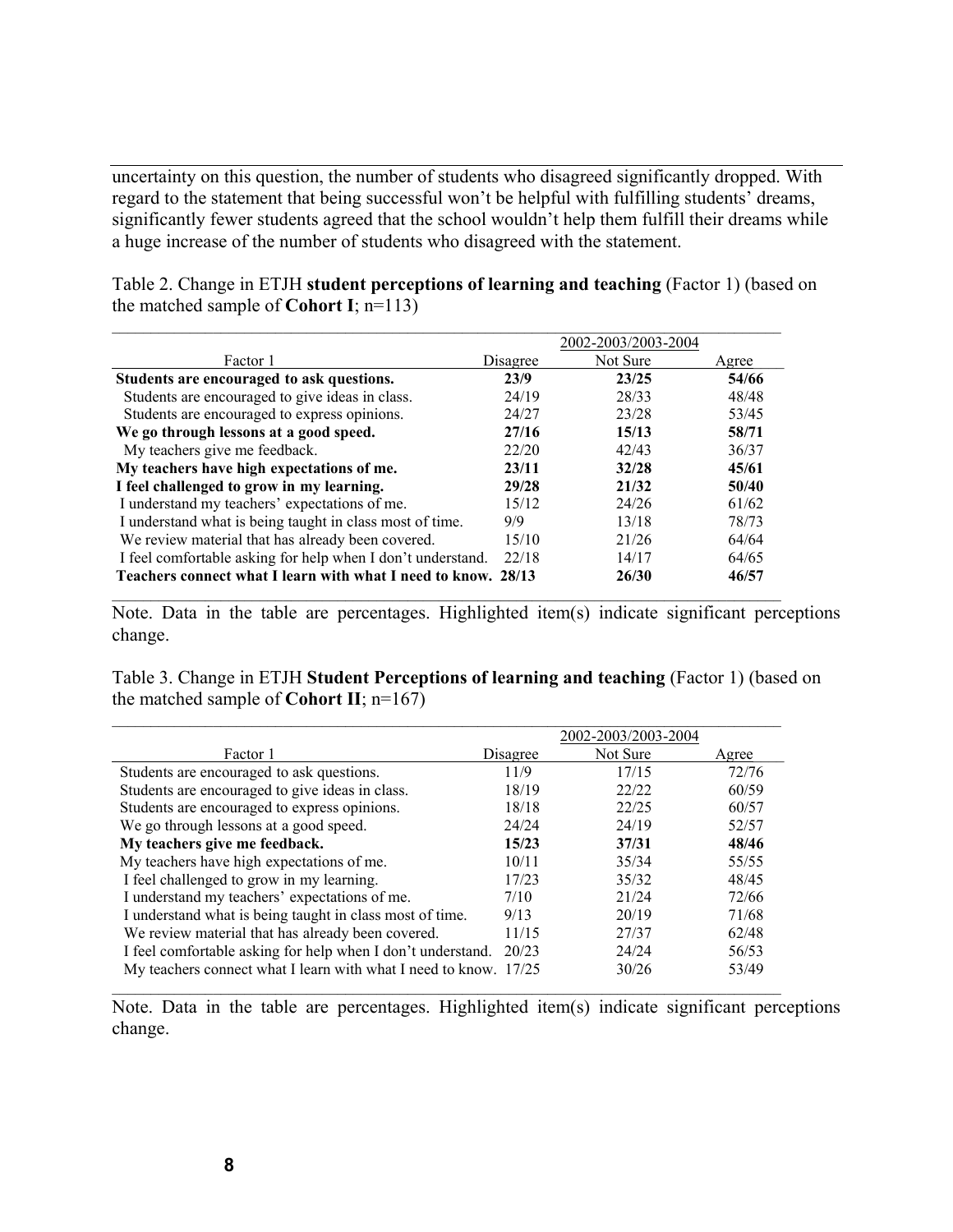Table 4. Change in ETJH **Student Perceptions of their teachers expectations of them** (Factor 2) (based on the matched sample of **Cohort I**; n=113)

|                                                                  |          | 2002-2003/2003-2004 |       |
|------------------------------------------------------------------|----------|---------------------|-------|
| Factor 2                                                         | Disagree | Not Sure            | Agree |
| My teachers think that I would succeed in college.               | 12/6     | 28/41               | 60/53 |
| My teachers think that I would succeed in life.                  | 9/8      | 40/36               | 51/56 |
| My teachers think that I will graduate from high school.         | 17/7     | 26/30               | 57/63 |
| Even if I am successful, it won't help me fulfill my dream. 9/51 |          | 31/31               | 60/18 |

Note. Data in the table are percentages. Highlighted item(s) indicate significant perceptions change.

Similar to Cohort I, Cohort II showed a significant increase in disagreement with the statement "even if I am successful, it won't help me fulfill my dream." However, there was a significant decrease in the percentage of students who agreed with the statement "My teachers think that I would succeed in college."

Table 5. Change in ETJH **Student Perceptions of their teachers expectations of them** (Factor 2) (based on the matched sample of **Cohort II**; n=167)

|                                                                  |          | 2002-2003/2003-2004 |       |
|------------------------------------------------------------------|----------|---------------------|-------|
| Factor 2                                                         | Disagree | Not Sure            | Agree |
| My teachers think that I would succeed in college.               | 4/9      | 30/51               | 66/40 |
| My teachers think that I would succeed in life.                  | 8/10     | 37/40               | 55/50 |
| My teachers think that I will graduate from high school.         | 10/8     | 35/33               | 55/59 |
| Even if I am successful, it won't help me fulfill my dream. 3/56 |          | 38/23               | 59/21 |

Note. Data in the table are percentages. Highlighted item(s) indicate significant perceptions change.

#### *Students' Perceptions of Safety in the Classroom and the School*

With regard to student perceptions of school safety, the chi-square analysis revealed more changes for Cohort I than for Cohort II on the items of Factor 3 (see Tables 6 and 7). More students in Cohort I felt safer from being hurt by teachers' words as compared to the previous year. No significant changes were identified for Cohort II students.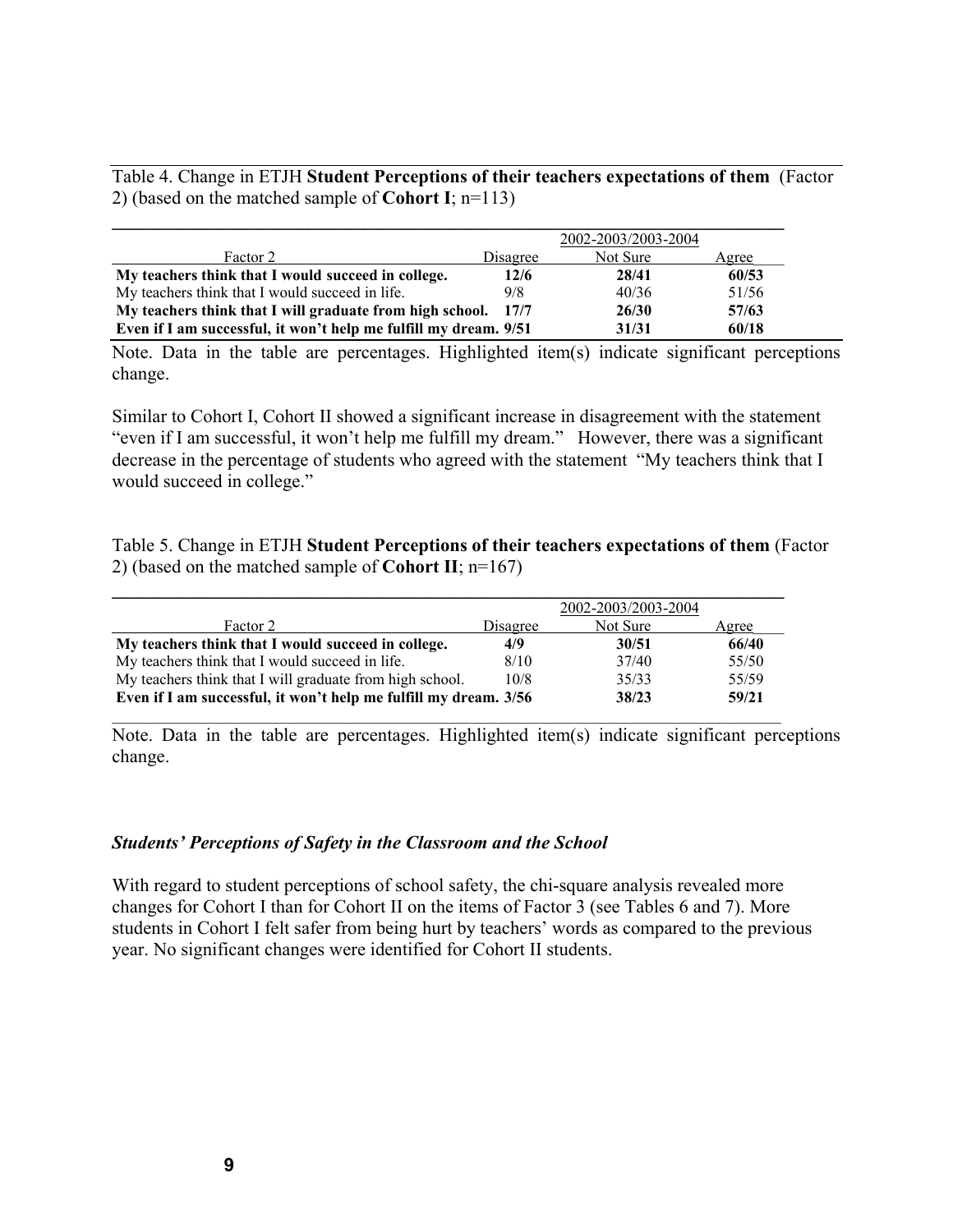Table 6. Change in ETJH **Student Perceptions of School and Classroom Safety** (Factor 3) (based on the matched sample of **Cohort I**; n=113)

|                                                 | 2002-2003/2003-2004 |          |       |
|-------------------------------------------------|---------------------|----------|-------|
| Factor 3                                        | Disagree            | Not Sure | Agree |
| I feel safe from being hurt by students' words. | 35/25               | 27/33    | 38/42 |
| I feel safe from being hurt by teachers' words. | 29/14               | 22/30    | 49/56 |
| I feel physically safe in school.               | 28/20               | 25/28    | 47/52 |

Note. Data in the table are percentages. Highlighted item(s) indicate significant perceptions change.

Table 7. Change in ETJH **Student Perceptions of School and Classroom Safety** (Factor 3) (based on the matched sample of **Cohort II**; n=167)

|                                                 | 2002-2003/2003-2004 |          |       |
|-------------------------------------------------|---------------------|----------|-------|
| Factor 3                                        | Disagree            | Not Sure | Agree |
| I feel safe from being hurt by students' words. | 37/28               | 28/30    | 35/42 |
| I feel safe from being hurt by teachers' words. | 18/20               | 28/29    | 54/51 |
| I feel physically safe in school.               | 28/20               | 25/28    | 47/52 |

Note. Data in the table are percentages.

#### *Student-Teacher Relationships*

With regard to student-teacher relationships, the chi-square analysis revealed more changes for Cohort I than for Cohort II on the items of Factor 4 (see Tables 8 and 9). Significantly more students from Cohort I agreed that their teachers treated students fairly when they broke rules. No changes were identified by Cohort II students on the same factor.

#### *Students' Attitudes toward Their School and Teachers*

Both Cohort I and Cohort II showed similar perceptual change of their attitude toward their school and teachers (see Tables 10 and 11). For both cohorts, more students agreed over time that their teachers make sure that the work they do really made them think.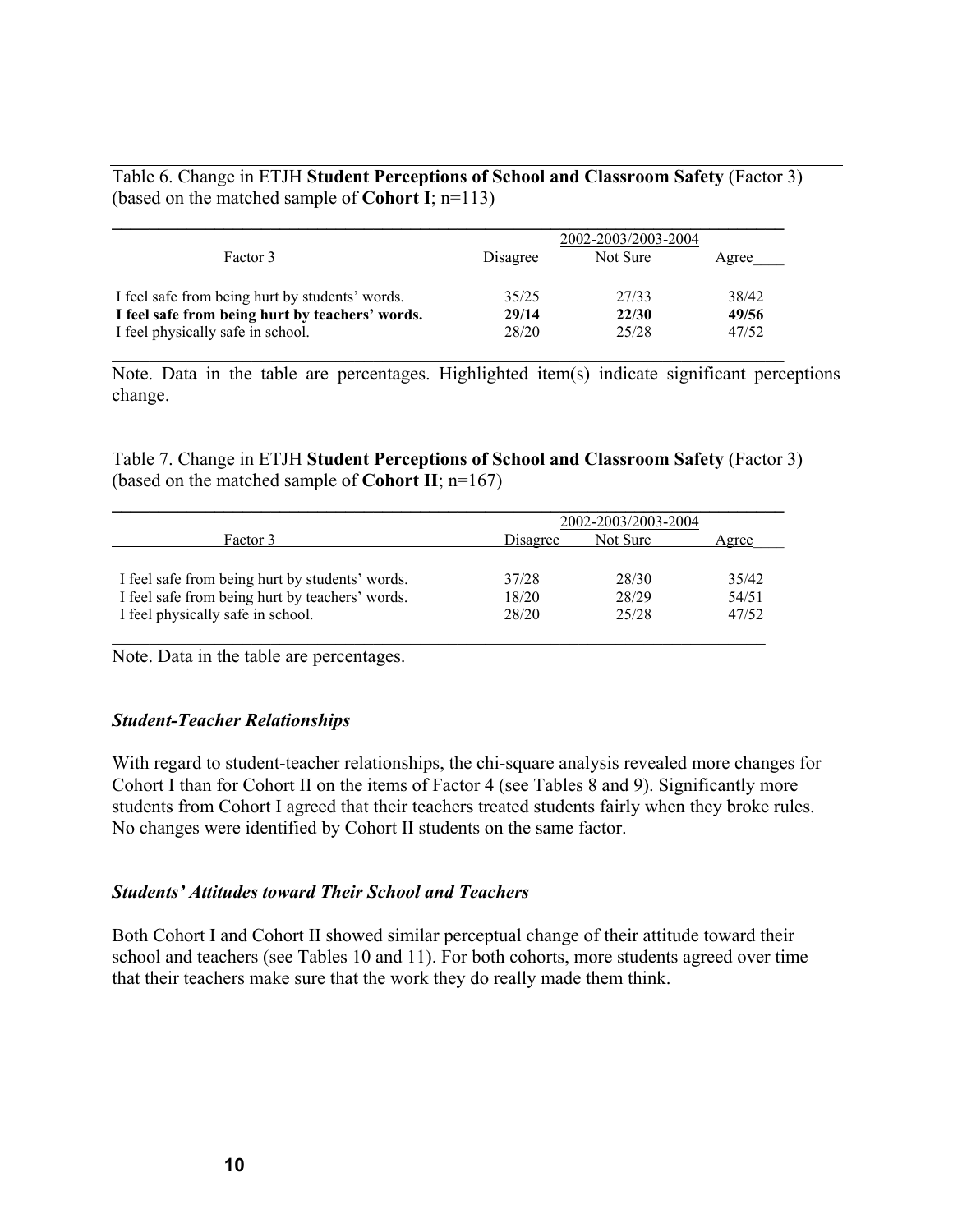Table 8. Change in ETJH **Student Perceptions of Teacher and Student Relationship** (Factor 4) (based on the matched sample of **Cohort I**; n=113)

|                                                         |          | 2002-2003/2003-2004 |       |
|---------------------------------------------------------|----------|---------------------|-------|
| Factor 4                                                | Disagree | Not Sure            | Agree |
|                                                         |          |                     |       |
| My teachers blame students when they don't understand.  | 59/55    | 21/27               | 20/18 |
| My teachers treat all students respectfully.            | 25/16    | 30/28               | 45/56 |
| My teachers are fair to students when they break rules. | 41/22    | 25/29               | 34/49 |
| My teachers help students when they do not understand.  | 12/7     | 17/19               | 71/74 |

Note. Data in the table are percentages. Highlighted item(s) indicate significant perceptions change.

Table 9. Change in ETJH **Student Perceptions of Teacher and Student Relationship** (Factor 4) (based on the matched sample of **Cohort II**; n=167)

|                                                             |          | 2002-2003/2003-2004 |       |
|-------------------------------------------------------------|----------|---------------------|-------|
| Factor 4                                                    | Disagree | Not Sure            | Agree |
|                                                             |          |                     |       |
| My teachers blame students when they don't understand.      | 52/53    | 20/23               | 28/24 |
| My teachers treat all students respectfully.                | 32/37    | 20/24               | 48/39 |
| My teachers are fair to all students when they break rules. | 43/52    | 25/24               | 32/24 |
| My teachers help students when they do not understand.      | 9/12     | 16/15               | 75/73 |

Note. Data in the table are percentages.

Table 10. Change in ETJH **Student attitude toward the school and teachers** (Factor 5), (based on the matched sample of **Cohort I**; n=113)

|                                                                       |          | 2002-2003/2003-2004 |       |
|-----------------------------------------------------------------------|----------|---------------------|-------|
| Factor 5                                                              | Disagree | Not Sure            | Agree |
| Students rarely disrupt class.                                        | 61/59    | 17/23               | 22/18 |
| I am rarely bored in school.                                          | 52/51    | 20/23               | 28/26 |
| I am interested in school.                                            | 46/36    | 29/34               | 25/30 |
| I feel comfortable asking for help when I have<br>a personal problem. | 48/45    | 25/27               | 27/28 |
| My teachers make sure that the work I do really makes<br>me think.    | 44/14    | 25/31               | 31/55 |

Note. Data in the table are percentages. Highlighted item(s) indicate significant perceptions change.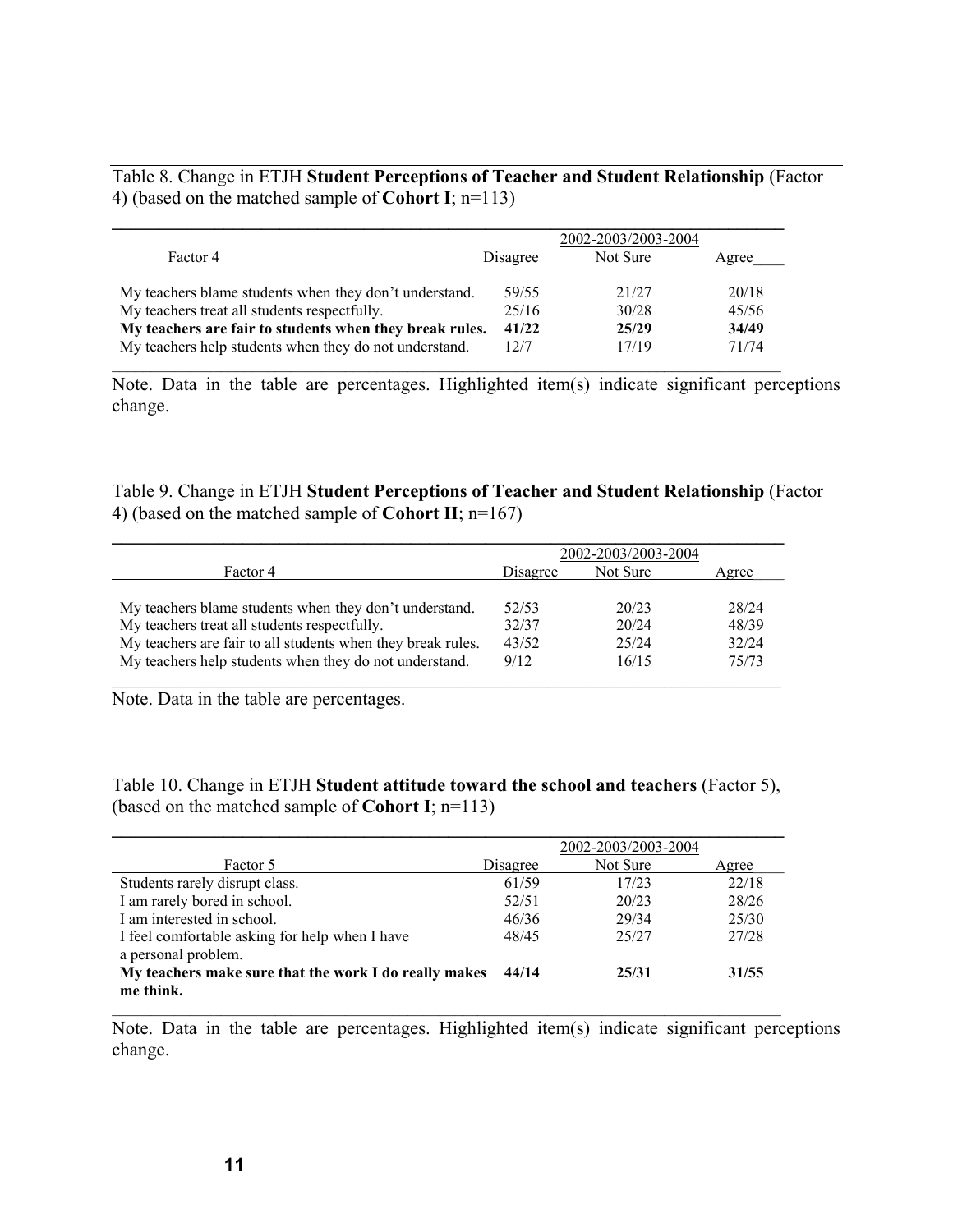Table 11.Change in ETJH **Student attitude toward the school and teachers** (Factor 5) (based on the matched sample of **Cohort II**; n=167)

|                                                       |          | 2002-2003/2003-2004 |       |
|-------------------------------------------------------|----------|---------------------|-------|
| Factor 5                                              | Disagree | Not Sure            | Agree |
|                                                       |          |                     |       |
| Students rarely disrupt class.                        | 62/63    | 17/17               | 21/20 |
| I am rarely bored in school.                          | 51/58    | 19/14               | 30/28 |
| I am interested in school.                            | 38/35    | 26/24               | 36/41 |
| I feel comfortable asking for help when I have        | 42/52    | 28/21               | 30/27 |
| a personal problem.                                   |          |                     |       |
| My teachers make sure that the work I do really makes | 60/21    | 23/28               | 17/51 |
| me think.                                             |          |                     |       |

Note. Data in the table are percentages. Highlighted item(s) indicate significant perceptions change.

# **Conclusion**

A two-year analysis of survey responses of two GEAR-UP cohorts to the Survey of Classroom Environment revealed that the greatest number of significant changes occurred in the area of teaching and learning at the Junior High level. When ETJH students transferred to high school, there was almost no change in their responses to the teaching and learning items on the survey. Similarly, more students at the Junior High level felt safer from being hurt by teachers' words while no significant changes were identified for High School students. The latter did not show any changes with regard to student-teacher relationships either whereas significantly more students from Junior High agreed that their teachers treated students fairly when they broke rules.

In both cohorts, more students were not sure about their teachers' beliefs in their success in college. At the same time, more students agreed that their teachers think they would graduate from high school. Additionally, significantly fewer students agreed that the school wouldn't help them fulfill their dreams while a huge increase of the number of students who disagreed with the statement. This finding might imply that more teacher/student communication is warranted regarding teacher expectations of student success. Such improved communication might be part of the structural changes taking place to retain students throughout the high school years.

Overall, student perceptions of the teacher-student relationship remained fairly similar from year 1 to year 2, with the majority of students agreeing that teachers are fair to students when they break rules, and offer help when students do not understand. Student attitude toward their school and teachers also remained fairly similar across years, with the majority of students having positive attitude regarding their school and teachers. This is supported by the positive ratings to doing work that makes students think. Some social problems included boredom, feeling